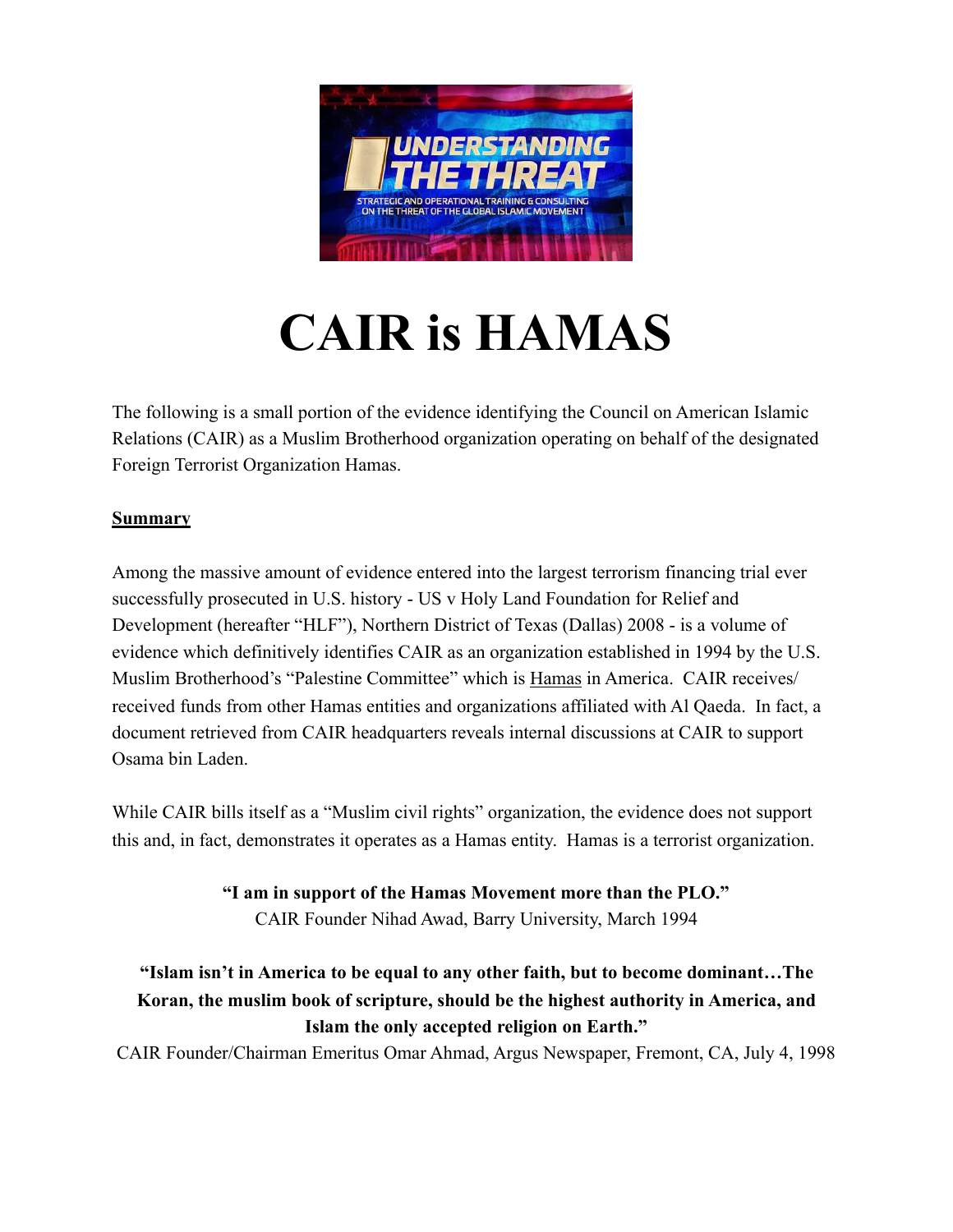## **Specific Facts**

- 1. Hamas is a designated Foreign Terrorist Organization (FTO) by the U.S. government and many governments around the world.
- 2. According to a document entitled "Islamic Action for Palestine," which was entered into evidence in the US v HLF trial, the International Muslim Brotherhood issued a resolution to Muslim Brotherhood chapters around the world to create Palestine Committees to provide the terrorist group Hamas with "media, money, men, and all that." Hamas is a designated Foreign Terrorist Organization by the United States Government. The U.S. Muslim Brotherhood then created the U.S. Palestine Committee which initially created the United Association for Studies and Research (UASR), the Islamic Association of Palestine (IAP), and the Occupied Land Fund (OLF), which later was renamed the Holy Land Foundation or HLF. All of these were Hamas organizations.
- 3. In 1994, the U.S. Muslim Brotherhood's Palestine Committee created the Council on American Islamic Relations (CAIR).
- 4. In 1993, the leaders of the U.S. Palestine Committee Hamas in the United States met in Philadelphia, Pennsylvania. The meeting was covered by the FBI via physical surveillance, microphones in meeting rooms, wiretaps on phones, and other investigative techniques. An Action Memo from FBI Counterterrorism Assistant Director Dale Watson stated this was a "Meeting among senior leaders of Hamas, the HLFRD, and the IAP." The FBI's analysis of the Philadelphia meeting entered as evidence in the US v HLF trial stated: *"All attendees of this meeting are Hamas members."* CAIR founders Nihad Awad and Omar Ahmad were present at this meeting.
- 5. The U.S. government's indictment of the Holy Land Foundation for Relief and Development (HLF) stated: *"The purpose of this (1993 Philadelphia) meeting was to determine their course of action in support of Hamas' opposition to the peace plan and to decide how to conceal their activities from the scrutiny of the United States government."*
- 6. FBI recordings of the conversations by Hamas leaders at the Philadelphia meeting captured Nihad Awad and Omar Ahmad discussing the creation of a new public relations organization for Hamas which an FBI Special Agent testified was CAIR, created in 1994 following the Philadelphia meeting.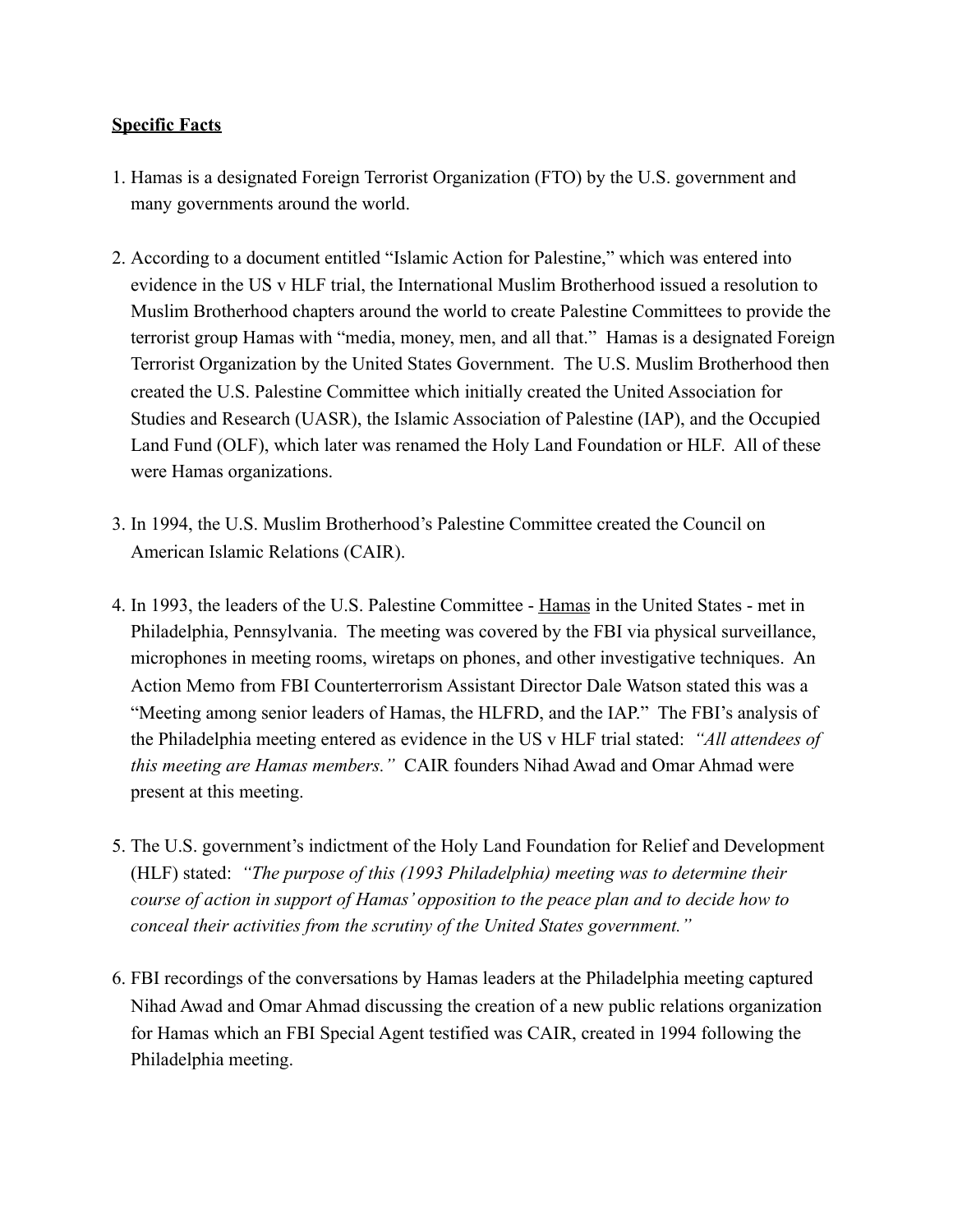- 7. CAIR was incorporated in 1994 by Nihad Awad, Omar Ahmad, and Rafeeq Jaber, all of whom were leaders of the Islamic Association of Palestine (IAP), a now-defunct Hamas organization in the U.S.
- 8. In 1993 and 1994, CAIR founder Omar Ahmad served as the National President for IAP (Hamas) and was the Chairman of the Board for CAIR from 1994-2005. Today, Omar Ahmad is the *Chairman Emeritus* for CAIR.
- 9. Rafeeq Jaber served as the National President of IAP (Hamas) from 1996-98 and 1999-2005.
- 10. Mousa Abu Marzook, the Deputy Political Chief for Hamas and the Leader of Hamas in the United States (Chairman of the U.S. Palestine Committee), was a member of the IAP Board of Directors.
- 11. CAIR founder and current *Chairman Emeritus* Omar Ahmad was on the Executive Committee for the U.S. Palestine Committee (U.S. Hamas).
- 12. Because of the overwhelming evidence that CAIR is a Hamas entity, U.S. prosecutors for the U.S. Department of Justice identified CAIR as a member of the U.S. Muslim Brotherhood's Palestine Committee (Hamas), and as unindicted co-conspirators in the US v HLF case - the largest terrorism financing and Hamas trial ever successfully prosecuted in U.S. history.
- 13. Official notes for the Palestine Committee (Hamas) Meeting in 1994 lists CAIR as the 4th organization created by the U.S. Muslim Brotherhood's Palestine Committee (Hamas). This document was entered into evidence at the US v HLF trial.
- 14. In the December 2007 government filing in the *US v Sabri Benkhala* appeal (Eastern District of Virginia), the government stated: "From its founding by the Muslim Brotherhood leaders, CAIR conspired with other affiliates of the Muslim Brotherhood to support **terrorists**."
- 15. In a document retrieved from CAIR's headquarters in Washington, D.C. by one of its interns (Chris Gaubatz) CAIR openly discussed supporting Osama bin Laden. The document was titled "Proposed Muslim Platform for 2004" (dated 3/08/04) and stated, in part, *"Attempt to understand Islamic movements in the area, and start supporting Islamic groups including Mr. bin Laden and his associates."*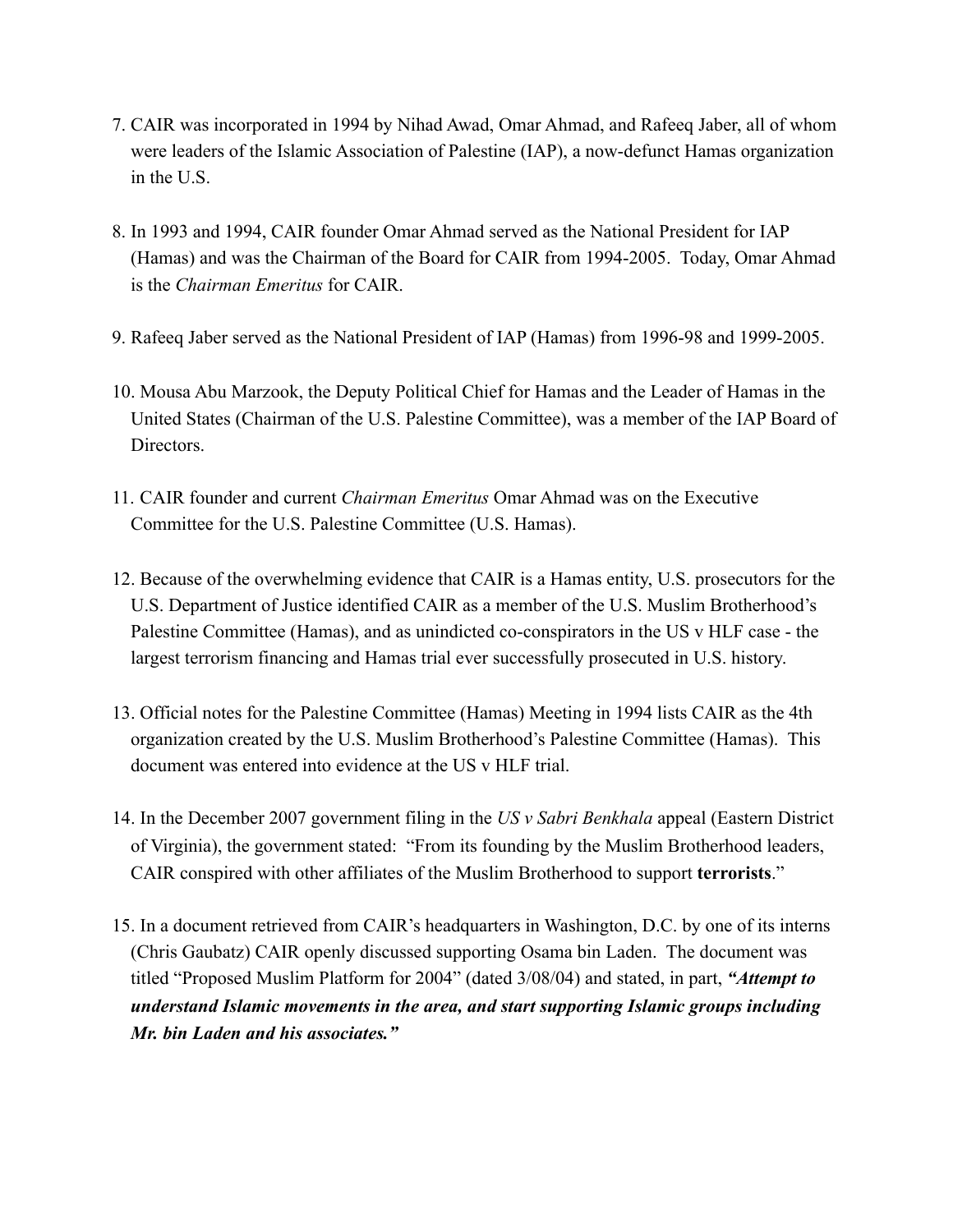- 16. In a 2004 FBI raid at the Annandale, Virginia residence of Ismail Elbarasse, a senior Hamas and Muslim Brotherhood leader, the archives of the U.S. MB were discovered. One of the documents found listed the leaders of the U.S. Palestine Committee (Hamas). On the list were the names of CAIR founders Nihad Awad and Omar Ahmad (alias Omar Yeheya).
- 17. In the U.S. government's filing rebuking CAIR's motion to have its name removed from the unindicted co-conspirator list in the HLF case, U.S. prosecutors stated, *"As of the date of this response, the Court has entered into evidence a wide array of testimonial and documentary evidence expressly linking CAIR and its founders to the HLF and its principals; the Islamic Association for Palestine and its principals; the Palestine Committee in the United States, headed by Hamas official Mousa Abu Marzook; and the greater HAMAS-affiliated conspiracy described in the Government's case-in-chief."*
- 18. In the government filing rebuking ISNA/NAIT's motion to have their names removed from the unindicted co-conspirator list in the HLF case, U.S. prosecutors stated, *"The U.S. Muslim Brotherhood created the U.S. Palestine Committee, which documents reflect was initially comprised of three organizations: the OLF (HLF), the IAP, and the UASR. CAIR was later added to these organizations…the mandate of these organizations, per the International Muslim Brotherhood, was to support Hamas."*
- 19. In ruling to leave CAIR on the unindicted co-conspirator list in the HLF case, Federal Judge Jorge Solis listed a portion of the overwhelming evidence against CAIR and wrote: *"The Government has produced ample evidence to establish the associations of CAIR, ISNA, and NAIT with the HLF, the Islamic Association of Palestine ("IAP"), and with Hamas."*
- 20. In a 3-0 ruling, an Appellate panel agreed to leave CAIR, ISNA, and NAIT on the unindicted co-conspirator list in the HLF case.
- 21. The Holy Land Foundation was convicted of being a Hamas organization, and its leaders were convicted of being Hamas leaders which funneled over \$12 million to the Foreign Terrorist Organization Hamas overseas.
- 22. The Hamas organization HLF provided CAIR with \$5,000 of seed money when it was founded, and CAIR raised money for the Hamas organization HLF.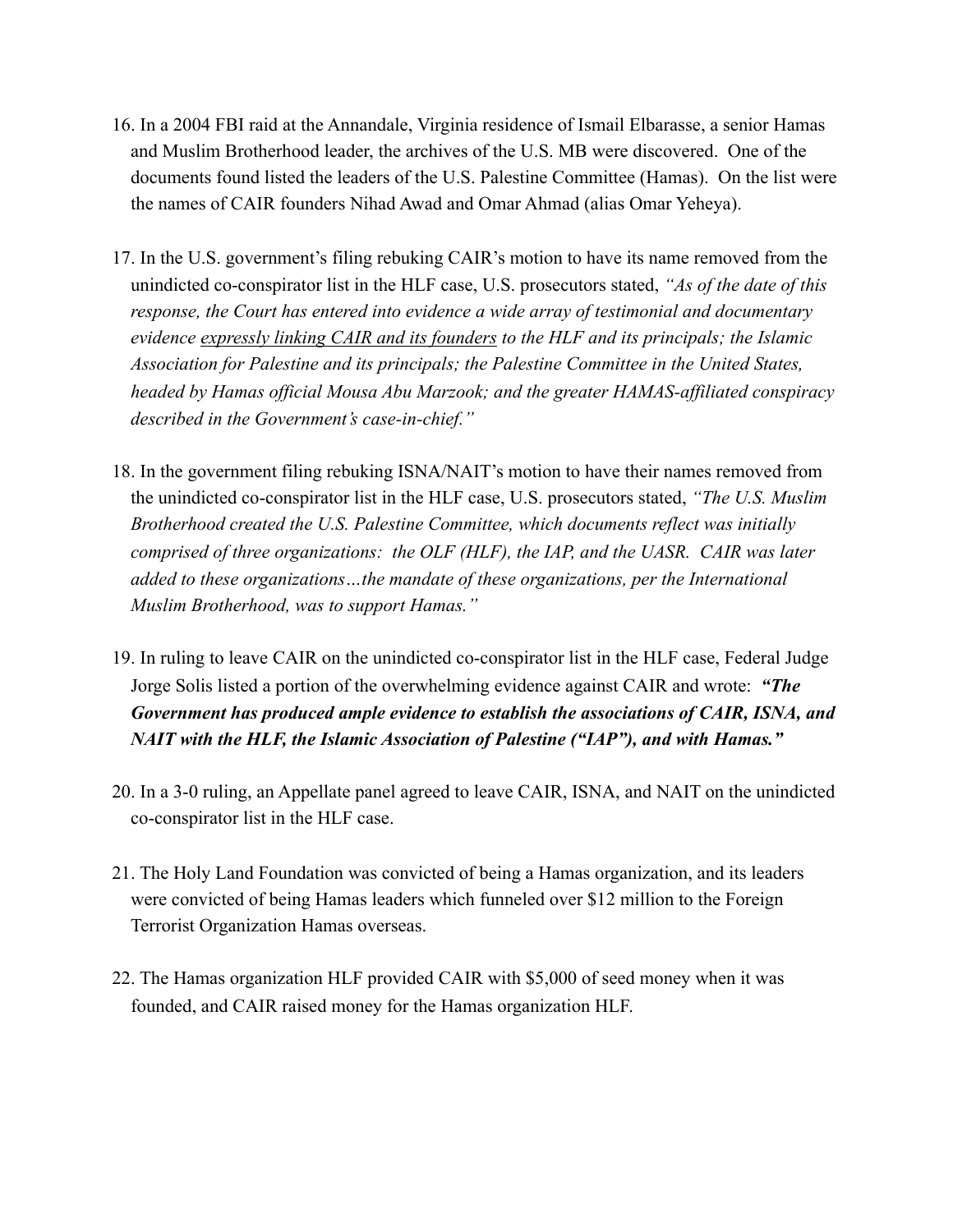- 23.FBI Assistant Director Steve Pomeranz stated: *"By masquerading as a mainstream public affairs organization, CAIR has taken the lead in trying to mislead the public about the terrorist underpinnings of militant Islamic movements, in particular, Hamas."*
- 24. In a February 2010 affidavit from an FBI Special Agent in the immigration proceedings for Hamas leader **Nabil Sadoun** in Dallas, Texas, the affiant declared the U.S. Palestine Committee was affiliated with Hamas. He further identified four (4) Hamas organizations created by the U.S. Muslim Brotherhood's Palestine Committee/Hamas in America: Holy Land Foundation, Islamic Association for Palestine, United Association for Studies and Research, and **Council on American Islamic Relations (CAIR)**.
- 25. **Nabil Sadoun** served on CAIR's Board of Directors and was previously the Director of CAIR-Texas and a Board Member there as well. Sadoun helped found the United Association for Studies and Research (UASR) with U.S. Hamas leader Mousa abu Marzook. Sadoun also founded the Muslim American Youth Association (MAYA) with Osama bin Laden's nephew Abdullah.
- 26. In a 2003 Senate Sub-Committee hearing on radical Islam, Senator Charles Schumer (NY) stated, *"To make matters worse, the prominent members of the Council's (CAIR's) current leadership who you Mr. Chairman invited to the hearings today, they declined to testify, also have intimate connections with Hamas."*
- 27. In a letter dated February 12, 2010 to U.S. Congresswoman Sue Myrick (NC) from Assistant U.S. Attorney General Ronald Weich, Mr. Weich wrote *"Enclosed (is) evidence that was introduced in that trial (US v HLF) which demonstrated the relationship among CAIR, individual CAIR founders, and the Palestine Committee. Evidence was also introduced that demonstrated a relationship between the Palestine Committee and Hamas."*
- 28. In June 2009, on the floor of the U.S. House of Representatives, Congressman Frank Wolf (VA) gave a lengthy speech in which he laid out a great deal of the evidence against CAIR and its ties to Hamas. The transcript of this speech can be found at: [https://web.archive.org/web/](https://web.archive.org/web/20140922235833/http://wolf.house.gov/media-center/press-releases/wolf-gives-major-floor-speech-on-fbis-cooperation-with-cair%2523.V_QwB7wrIfE) [20140922235833/http://wolf.house.gov/media-center/press-releases/wolf-gives-major-floor](https://web.archive.org/web/20140922235833/http://wolf.house.gov/media-center/press-releases/wolf-gives-major-floor-speech-on-fbis-cooperation-with-cair%2523.V_QwB7wrIfE)[speech-on-fbis-cooperation-with-cair#.V\\_QwB7wrIfE](https://web.archive.org/web/20140922235833/http://wolf.house.gov/media-center/press-releases/wolf-gives-major-floor-speech-on-fbis-cooperation-with-cair%2523.V_QwB7wrIfE)
- 29. In a letter dated April 28, 2009 from the FBI's Assistant Director, Office of Congressional Affairs, to U.S. Senator Jon Kyl (AZ), the FBI leader details why the *FBI cut off all formal*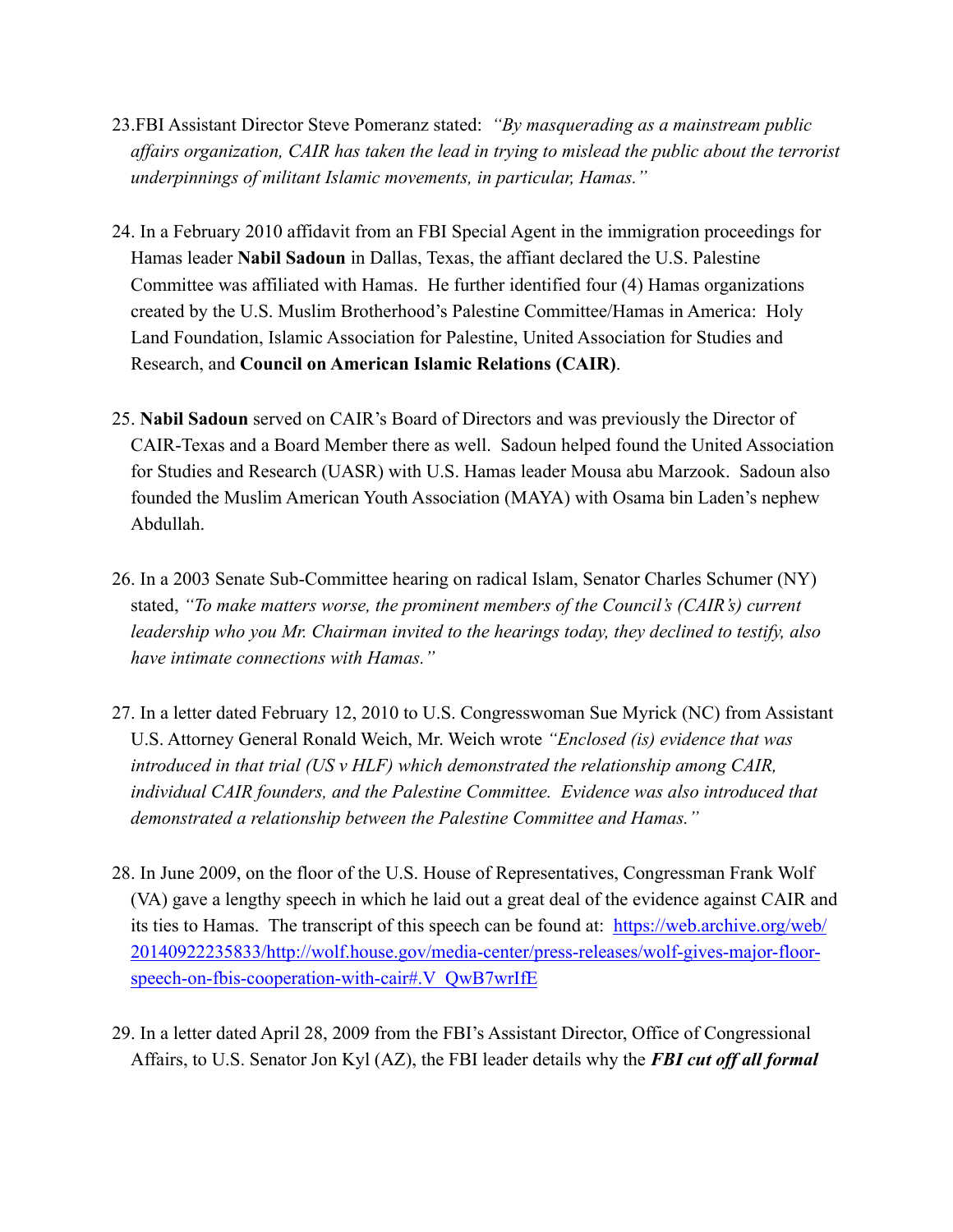*ties to CAIR* and identifies CAIR as an unindicted co-conspirator in the US v HLF trial because of its relationship with the designated Foreign Terrorist Organization Hamas.

- 30. CAIR received funds from overseas organizations WAMY (World Association of Muslim Youth) and IIRO (International Islamic Relief Organization), a subsidiary of the Muslim World League (MWL). Both WAMY and IIRO are Saudi-funded organizations whose U.S. offices were raided by the government because of their ties to Hamas and Al Qaeda.
- 31. In 1999, CAIR received \$250,000 from a Saudi-based bank headed by the former director of the Muslim World League (MWL), identified by Osama bin Laden as a primary source of funds for Al Qaeda. Federal investigators raided MWL's U.S. offices.
- 32. In a 2008 interview, the Deputy Supreme Guide of the International Muslim Brotherhood (IMB) Muhammad Habib posted on the IMB's official website, Habib was asked about the Brotherhood's connections to CAIR. **Interviewer:** "But back to CAIR, some people from the Muslim Brotherhood have denied having a connection with CAIR. Do they really represent you?" **Habib:** "Ehh, this is a sensitive subject, and it's kind of problematic, especially after 9/11." **Interviewer:** "For them to say that there is a relationship between you two?" **Habib:** "Yes, you can say that."
- 33. Bassem Khafagi was convicted of two (2) counts of bank fraud and one (1) count of visa fraud in 2003, sentenced to ten (10) months in prison, and deported to Egypt. At the time of his conviction, Khafagi was the Director of Community Relations for CAIR. Khafagi was funneling money to promote terrorist activities through the Islamic Assembly of North America (IANA) which he helped found.
- 34. At the time he was serving as the Civil Rights Coordinator and a Communications Specialist for CAIR's National office, Randall Royer trained with the designated Foreign Terrorist Organization Lashkar e Taiba. Royer was arrested in 2003 by the FBI, and sentenced to 20 years in prison.
- 35. Ghassan Elashi was the founder of CAIR-Texas prior to 2000, and is the cousin by marriage of the leader of Hamas in the United States at the time Mousa abu Marzook. Elashi is a Hamas leader and was one of the founders of the Hamas organization Holy Land Foundation for Relief and Development (HLF), convicted in the Northern District of Texas in 2008 for sending millions of dollars to Hamas leaders and organizations overseas. He was the Vice President of InfoCom, a computer company located in Richardson, Texas. Elashi and